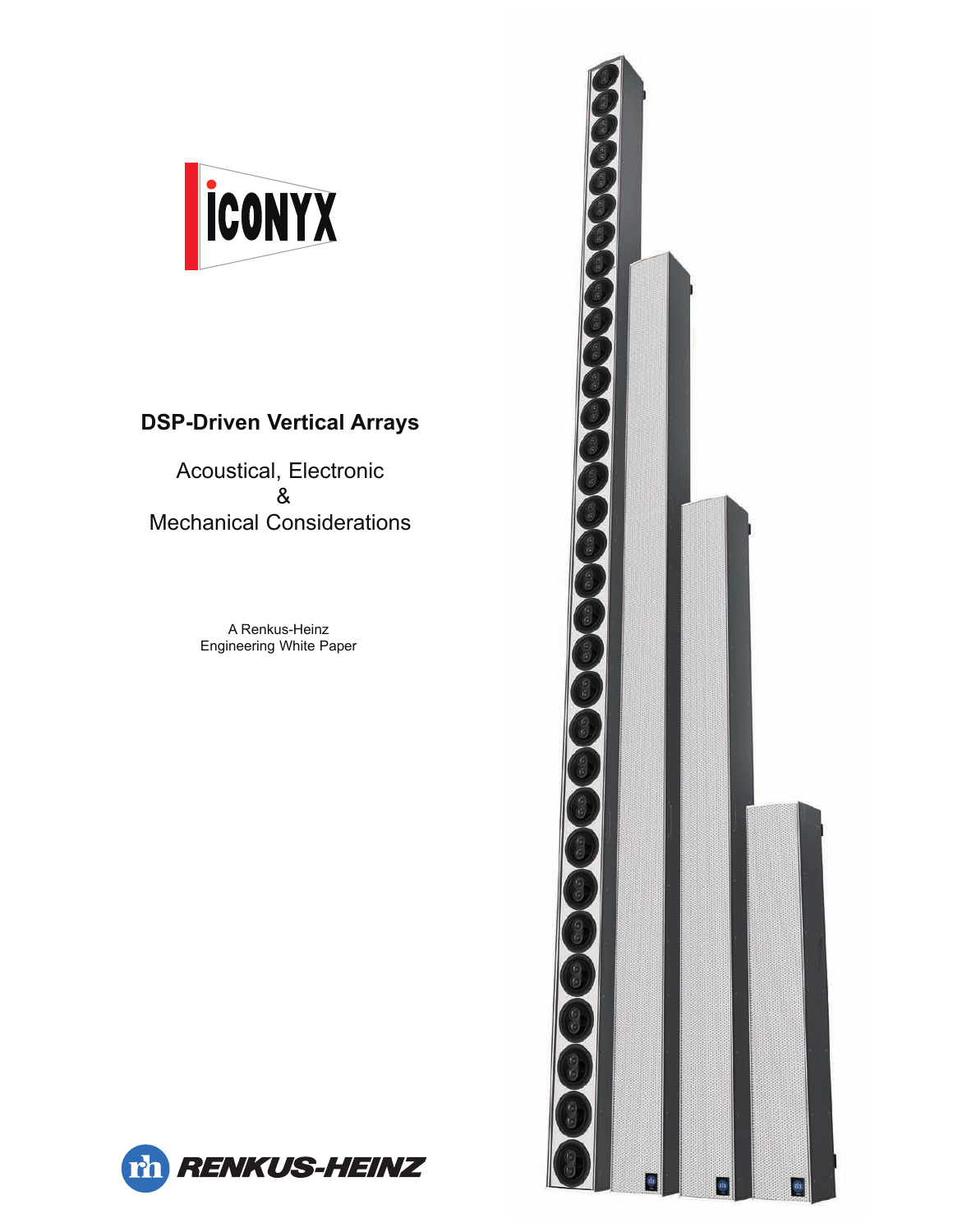#### Table of Contents

| 3<br><b>DSP-Driven Vertical Arrays Acoustical</b>                                           |                                                                                 |                              |
|---------------------------------------------------------------------------------------------|---------------------------------------------------------------------------------|------------------------------|
|                                                                                             | Electronic & Mechanical Considerations                                          | 3                            |
|                                                                                             | What Is Iconyx                                                                  | 3                            |
|                                                                                             | <b>Steerable Array Applications</b>                                             | 3                            |
|                                                                                             | <b>Acoustical Concerns</b>                                                      | 3                            |
|                                                                                             | <b>Architectural Concerns</b>                                                   | 3                            |
|                                                                                             | Line Arrays are not a bad Idea                                                  | $\overline{\mathbf{4}}$<br>5 |
| <b>Point Source Interactions</b>                                                            |                                                                                 |                              |
|                                                                                             | <b>Doublet Source Directivity</b>                                               | 5                            |
|                                                                                             | Array Height Vs Wavelength                                                      | 6<br>7                       |
| Inter-Driver Spacing Vs Wavelength<br>Multi-Channel DSP Can Control Array Height            |                                                                                 |                              |
|                                                                                             | Iconyx: Designing a Next-Generation Digitally<br><b>Controlled Line Source</b>  | 8                            |
|                                                                                             | Steerable Arrays May Look Like Columns<br>But they Don't Quack                  | 8                            |
|                                                                                             | Beam-Steering: Further Proof That                                               | 8                            |
|                                                                                             | Everything Old is New Again<br>DSP-Driven Arrays Solve Both Acoustical &        | 8                            |
|                                                                                             | <b>Architectural Problems</b>                                                   |                              |
|                                                                                             |                                                                                 |                              |
|                                                                                             | Variable Q<br>Consistent Q with Frequency                                       | 8<br>8                       |
|                                                                                             | Ability to steer the acoustic beam independently<br>of enclosure mounting angle | 8                            |
| Applications for Steered Arrays                                                             |                                                                                 | 8                            |
|                                                                                             | Houses of Worship                                                               | 8                            |
|                                                                                             | <b>Transportation Terminals</b>                                                 | 9                            |
|                                                                                             | Auditoriums, Museums, Lobbies, etc.                                             | 9                            |
| Design Criteria: Meeting Application Challenges                                             |                                                                                 |                              |
|                                                                                             | Full Range Output                                                               | 9                            |
|                                                                                             | Full control with advanced electronics<br>Flexibility                           | 9<br>9                       |
|                                                                                             | Horizontal Directivity is Determined By The Array Elements                      | 9                            |
|                                                                                             | Wider dispersion confers both performance and cost advantages                   | 10                           |
|                                                                                             | Line Array Performance: Real Driver Interactions                                | 10                           |
| Iconyx Directivity Remains Consistent with Frequency                                        |                                                                                 |                              |
|                                                                                             | Steering is Simple - Just Progressively Delay Drivers                           | 11<br>11                     |
|                                                                                             | BeamWare: The Software That Controls Iconyx Linear Array Systems                | 11                           |
| Iconyx: a next generation solution                                                          |                                                                                 | 12                           |
|                                                                                             | Sound Quality                                                                   | 12                           |
|                                                                                             | <b>Wider Dispersion</b><br>Flexibility                                          | 12.<br>12 <sup>2</sup>       |
|                                                                                             | <b>Full Bandwidth</b>                                                           | 12 <sup>2</sup>              |
|                                                                                             | Lower Cost                                                                      | 12 <sup>2</sup>              |
| 12 <sup>°</sup>                                                                             |                                                                                 |                              |
| Main Performance Advantages of the Iconyx Design<br>More efficient vertical pattern control |                                                                                 |                              |
|                                                                                             | Full bandwidth                                                                  | 12.<br>12                    |
|                                                                                             | <b>Advanced Electronics</b>                                                     | 12 <sup>2</sup>              |
|                                                                                             | Sophisticated DSP algorithms                                                    | 12 <sup>°</sup>              |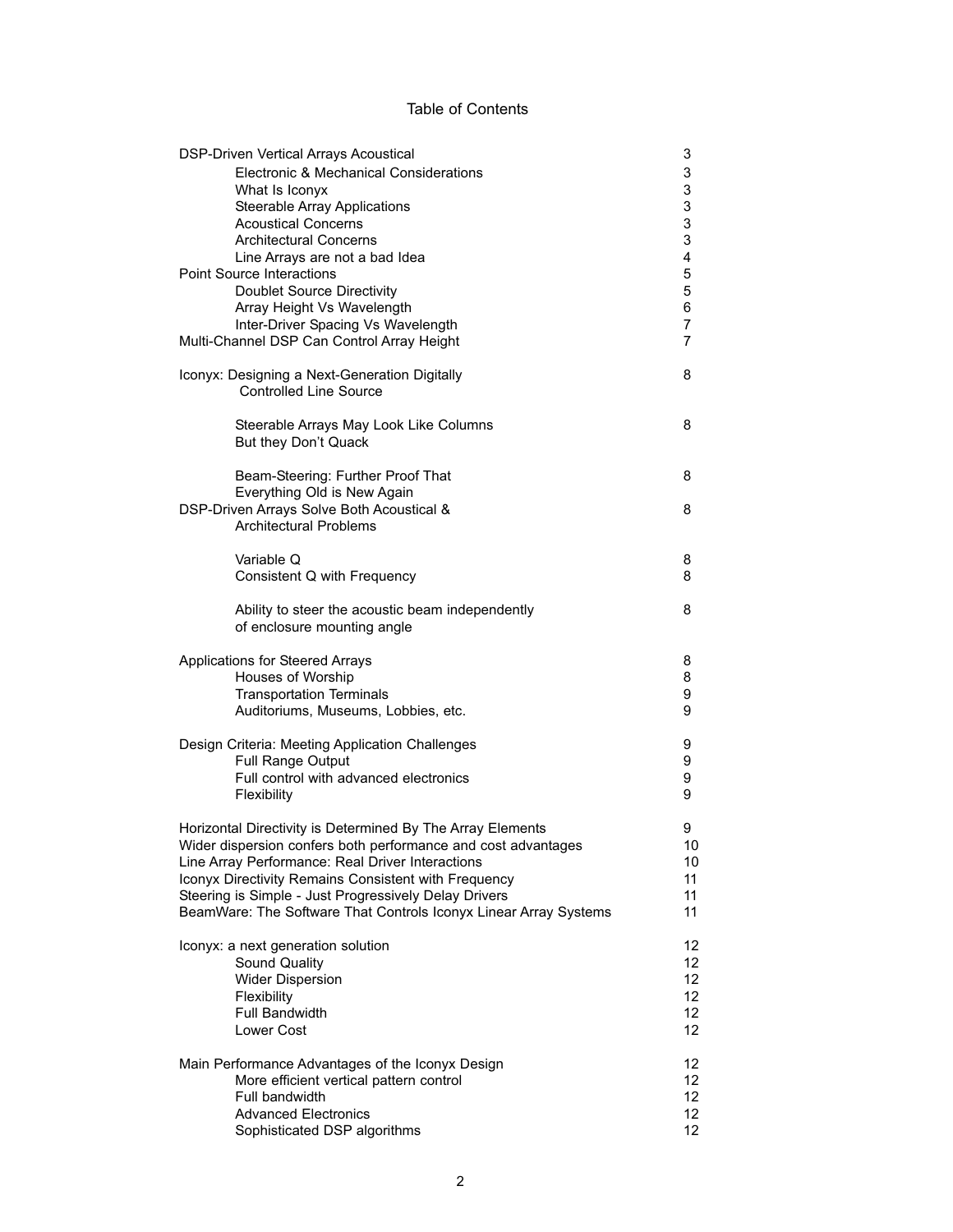# **DSP-Driven Vertical Arrays Acoustical, Electronic & Mechanical Considerations**

This white paper discusses some of the problems involved in the design and deployment of DSP-driven vertical arrays. Practical examples are taken from the new Renkus-Heinz IC Series Iconyx steerable column arrays.

#### **What is Iconyx?**

Iconyx is a steerable column array that combines very high directivity with accurate reproduction of source material in a compact and architecturally pleasing package.

Iconyx is the first digital loudspeaker system to deliver both a tightly focused, steerable beam and musical sound quality.

Like every other loudspeaker system, Iconyx is designed to meet the challenges of a specific range of applications. Many of the critical design parameters are, of course, determined by the nature of these target applications. To understand the decisions that have been made during the design process we must start with the particular problems posed by the intended applications.

## **Steerable Array Applications**

Today's steerable arrays are similar in form to the column speakers that have been used since the 1950's. While they represent a major advance in technology and performance, these systems are most often used in the same kinds of applications. They are typically installed in houses of worship, auditoriums, theaters and other similar venues.

Where column arrays are used for portable sound reinforcement, the audience tends to be under 200 people. Installed systems can be much larger – this type of speaker is often found in cathedrals, passenger terminals for rail networks and airports, and public spaces used by government, such as legislative chambers.

## **Acoustical Concerns**

Acoustically, all of the above venue types share the common characteristic of very long RT60s (reverberation times).

Highly reverberant spaces demand high-Q devices: The direct/reverberant energy ratio must be sufficiently high for the understanding of speech and the appreciation of music to be possible.



Too much of the acoustical output from low-Q devices excites reflective surfaces. Only listeners in the very near field will be able to understand and/or enjoy such a system.

The cost-effective solution is based on a smaller number of high-Q devices, each of which can be located farther away from the listener and can therefore cover a greater area effectively. From a purely acoustical point of view, the technique used to direct the acoustic energy onto the audience and away from the walls, floors and ceilings does not matter. We could, for example, get very similar results in EASE models whether the loudspeaker system included very large horns, or was a curved "line array" of the type so often seen today in concert touring systems.

# **Architectural Concerns**

An acceptable balance of listening quality and overall system cost is typically found when the system uses a small number of high-Q loudspeaker systems. Why then do we not see large horn arrays or line arrays in the highly reverberant spaces mentioned above? The short answer is that architects design buildings with their eyes, not their ears. Horn and/or line arrays of sufficiently high Q to produce acceptable acoustic results will always be larger than most architectural elements of the space in which they are to be installed.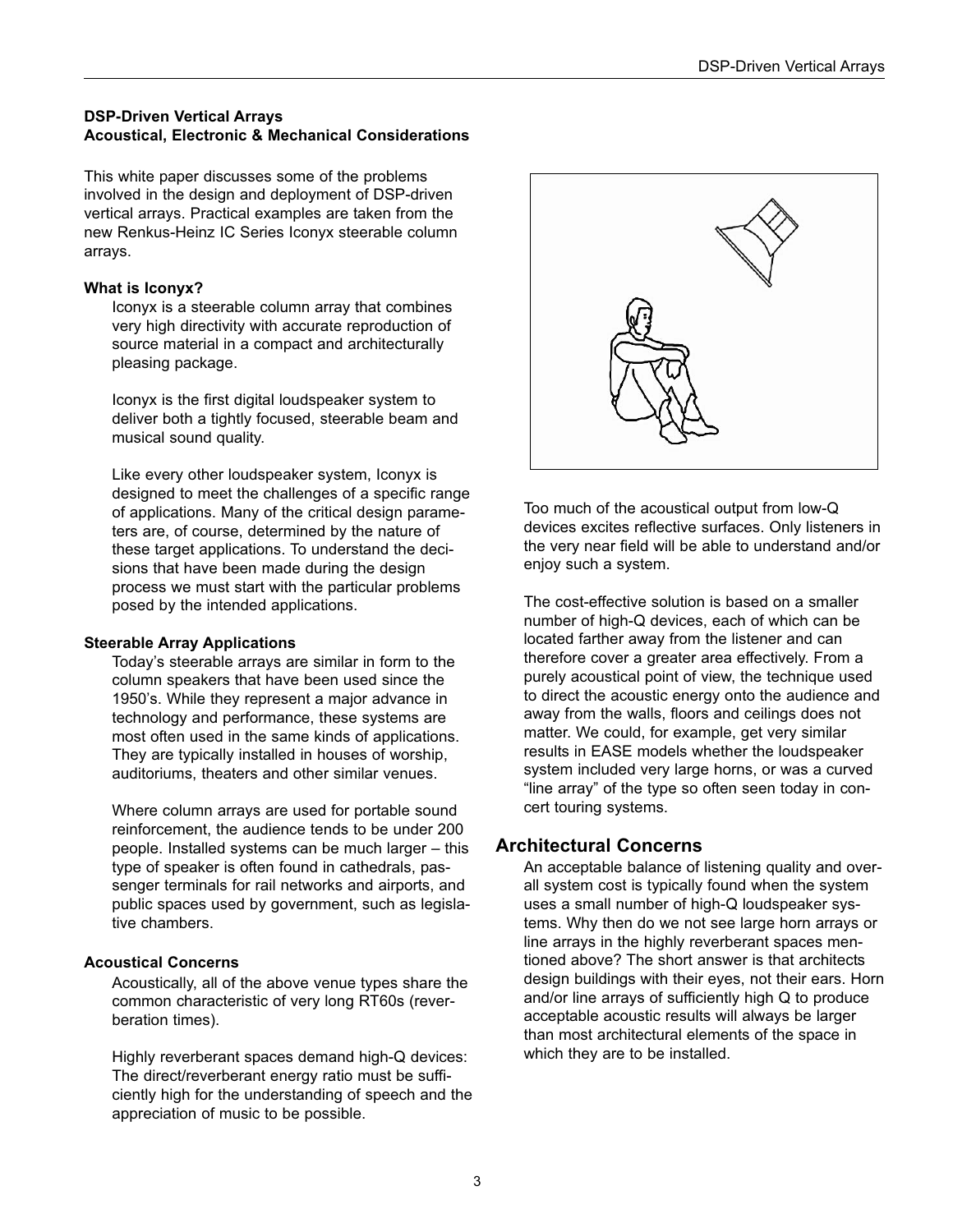They do not blend in with the shapes and colors of most interior designs. Very few architects or building owners welcome a last-minute disruption of the building's interior on this scale. It is difficult to get approval for hanging one or more large, oddlyshaped objects in the middle of a space that is intended to produce a carefully considered and coherent visual impression on the occupants.



Typical Line Array Typical Iconyx Column

Column loudspeakers were often the compromise solution even before their performance was advanced by the integration of DSP and individual driver control. The reason for this is that columns are easily concealed within most architectural environments, whether traditional or modern. They are usually mounted flush to the wall and can be painted to match the adjacent surface, making their presence easy to conceal. This is a much more attractive and acceptable solution to the architect. With individual DSP control of the array elements, we can now provide acceptable acoustic performance as well.

#### **Line Arrays are not a new idea**

Harry F. Olson did the math and described the directional characteristics of a continuous line source in his classic *Acoustical Engineering*, first published in 1940. Traditional column loudspeakers have always made use of line source directivity. The function of individual driver control and DSP is to make more effective use of this phenomenon. No amount of silicon can get around the laws of acoustical physics.



Continuous line source directivity, described in Acoustical Engineering Harry F. Olson, 1957

The acoustical properties of first-generation "column speakers" are set by the acoustical characteristics of the transducers and the physical characteristics of the package, as shown in this table:

| System<br>Column height                           | <b>Acoustical Performance</b><br>Lowest frequency (longest<br>wavelength) at which the sys-<br>tem controls vertical beamwidth |
|---------------------------------------------------|--------------------------------------------------------------------------------------------------------------------------------|
| Driver spacing                                    | Highest frequency at which the<br>output is free of "grating" lobes                                                            |
| Driver type (cone,<br>co-axial, etc.) and<br>size | Horizontal dispersion                                                                                                          |
| Driver bandwidth                                  | Frequency response                                                                                                             |

1. The height of the column determines the lowest frequency at which it exerts any control over the vertical dispersion.

2. The inter-driver spacing determines the highest frequency at which the array acts as a line source rather than a collection of separate sources.

3. Horizontal dispersion is fixed and is typically set when the drivers are selected, because column loudspeakers do not have waveguides (as noted above, the size of even a minimally effective waveguide is too large to satisfy the architectural requirements of the target application).

4. Other driver characteristics such as bandwidth, power handling and sensitivity will determine the equivalent performance characteristics of the system.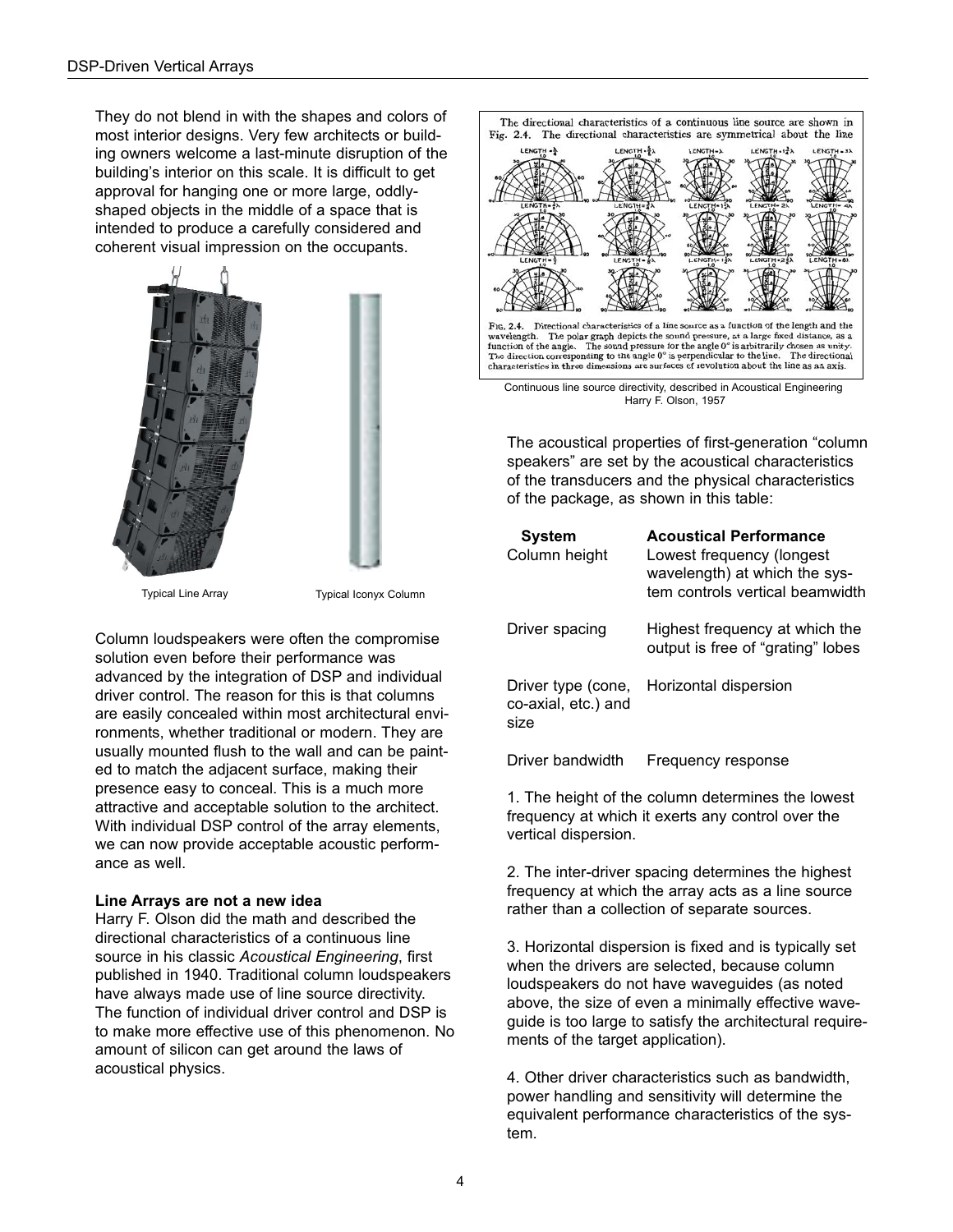One unfortunate corollary of these characteristics is that the power response of a "conventional" column loudspeaker is not smooth. It will deliver much more low frequency energy into the room and this energy will tend to have a wider vertical dispersion. This can make the critical distance even shorter because the reverberant field contains more low frequency energy, making it even harder for the listener to recognize higher-frequency sounds such as consonants or instrumental attack transients.

To see why the traditional column loudspeaker behaves the way it does, we will briefly review some key concepts of basic line array and steerable array physics.

# **Point Source Interactions**

#### **Doublet Source Directivity**

These cancel each other's output directly above and below, because they are spaced  $\frac{1}{2}$  wavelength apart in the vertical plane. In the horizontal plane, both sources sum. The overall output therefore looks something like this (see below):



## λ/4 (1/4 wavelength)

When two sources are 1/4 wavelength apart or less, they behave almost like a single source. There is very slight narrowing in the vertical plane.



# λ**/2 (1/2 wavelength)**

As explained in the diagram on the previous page, there is significant narrowing in the vertical plane at  $\frac{1}{2}$  wavelength spacing, because the waveforms cancel each other in the vertical plane, where they are 180° out of phase.



# λ **(1 wavelength)**

At one wavelength spacing the two sources reinforce each other in both the vertical and horizontal directions. This creates two lobes, one vertical and the other horizontal.





As the ratio of wavelength to inter-driver spacing increases, so do the number of lobes. With fixed drivers as used in line arrays, the ratio increases as frequency increases ( $\lambda$  = c/f where f is the [variable] frequency and c is the [constant] speed of sound).

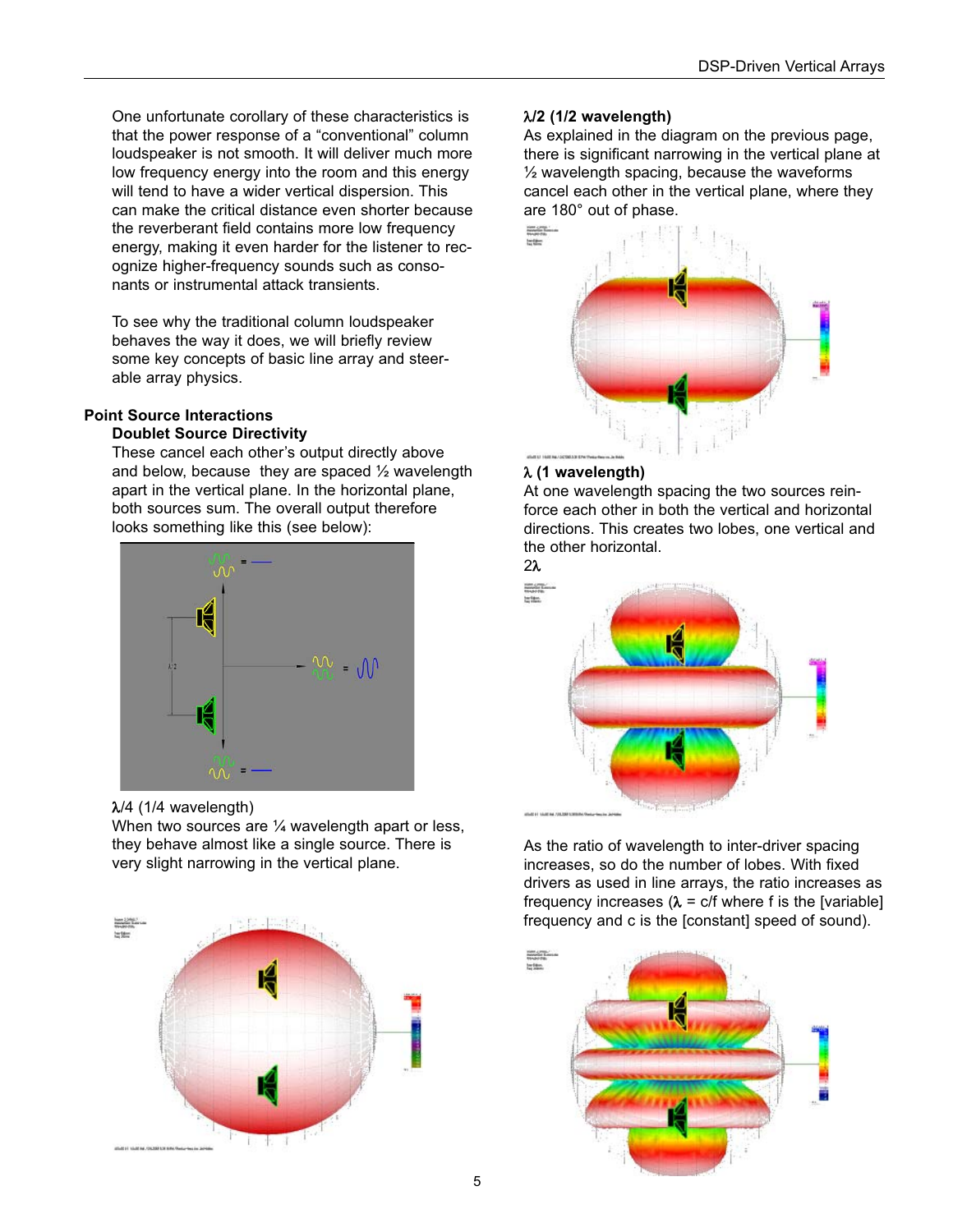# Line **Source Performance Limits**



**Driver-to-driver spacing sets the highest frequency at which the array operates as a line source.**

**The total height of the array sets the lowest frequency at which it has any vertical directivity.**

# **Array Height vs. Wavelength** (λ)

#### λ**/2**

**At wavelengths of twice the array height, there is no pattern control: the output is that of a single source with very high power handling.**



# λ

As the frequency rises, wavelength approaches the height of the line. At this point there is substantial control in the vertical plane.



# **2**λ

At higher frequencies the vertical beamwidth continues to narrow. Some side lobes appear but the energy radiated in this direction is not significant compared to the front and back lobes.



# 4λ

Still further vertical narrowing, with side lobes becoming more complex and somewhat greater in energy.

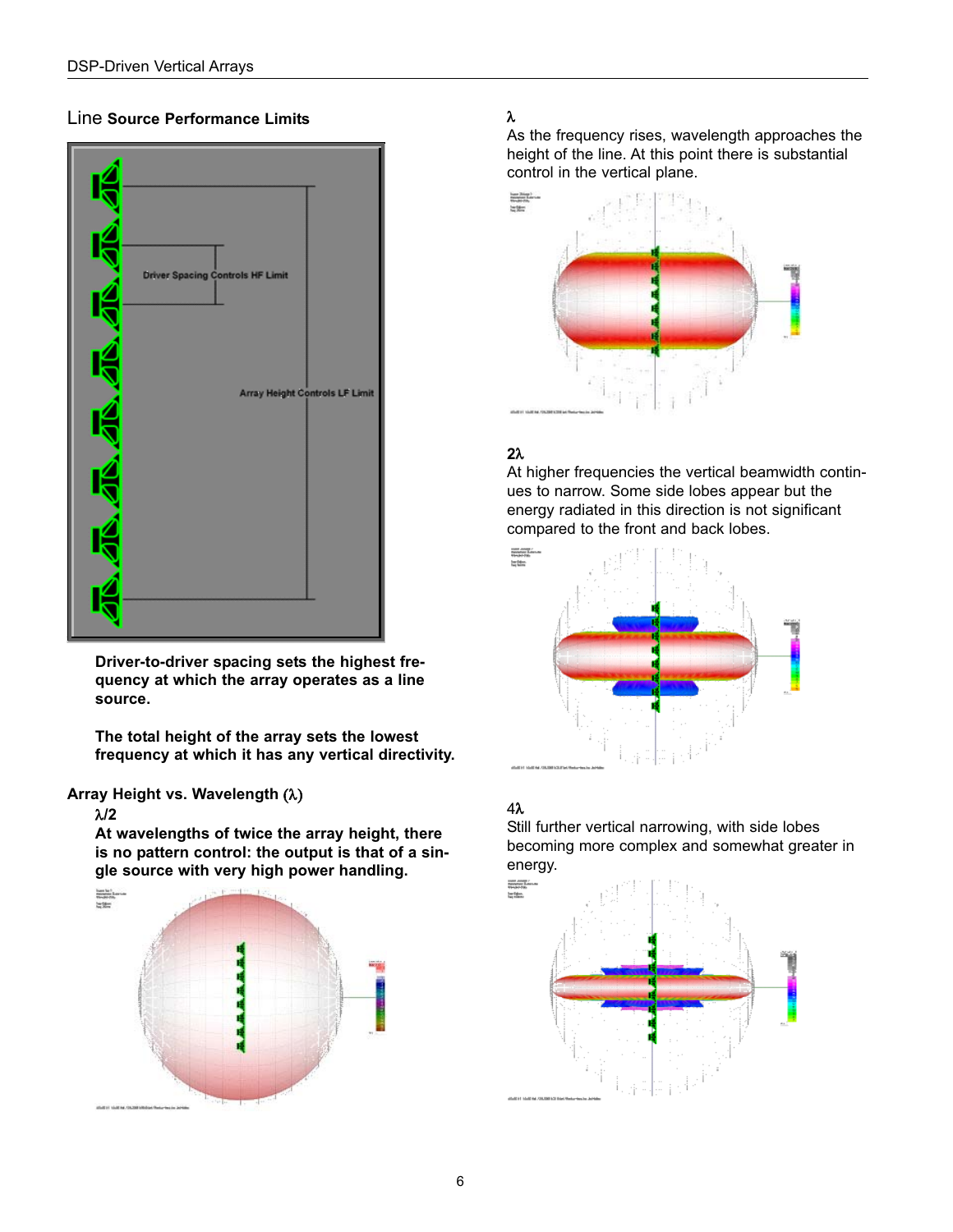#### **Inter-Driver Spacing vs. Wavelength (**λ**)**

#### λ**/2**

When the drivers are spaced no more than  $\frac{1}{2}$ wavelength apart, the array produces a tightly directional beam with minimal side lobes.



# λ

As the frequency rises, wavelength approaches the spacing between drivers. At this point, grating lobes become significant in the measurement. They may not be a problem, if most or all of the audience is located outside these vertical lobes.



# 2λ

At still higher frequencies, lobes multiply: it becomes harder to isolate the audience from the lobes or their reflections.



# **4**λ

As inter-driver spacing approaches 4 times the wavelength, the array is generating so many side lobes of such significant energy that its output closely approximates a single point source. We have come "full circle" to where the array's radiated energy is about the same as it was when array height was  $\frac{1}{2} \lambda$ . As shown in the first diagram, this is the high frequency limit of line array directivity.



## **Multi-Channel DSP Can Control Array Height**

The upper limit of a vertical array's pattern control is always set by the inter-driver spacing: the design challenge is to minimize this dimension while optimizing frequency response and maximum output, and do it without imposing excessive cost. Line arrays become increasingly directional as frequency increases: at high frequencies they are too directional to be acoustically useful. However, if we have individual DSP available for each driver, we can use it to make the array acoustically "shorter" as frequency increases – this will keep the vertical directivity more consistent. The technique is conceptually simple: use low-pass filters to attenuate drive level to the transducers at the top and bottom of the array, with steeper filter slopes on the extreme ends and more gradual slopes as we progress to the center. As basic as this technique is, it is practically impossible without devoting one amplifier channel and one DSP channel to each driver in the array.



Simplified schematic shows how multi-channel DSP can "shorten" the array as frequency increases. For clarity, only half the processing channels are shown: delays are not diagrammed.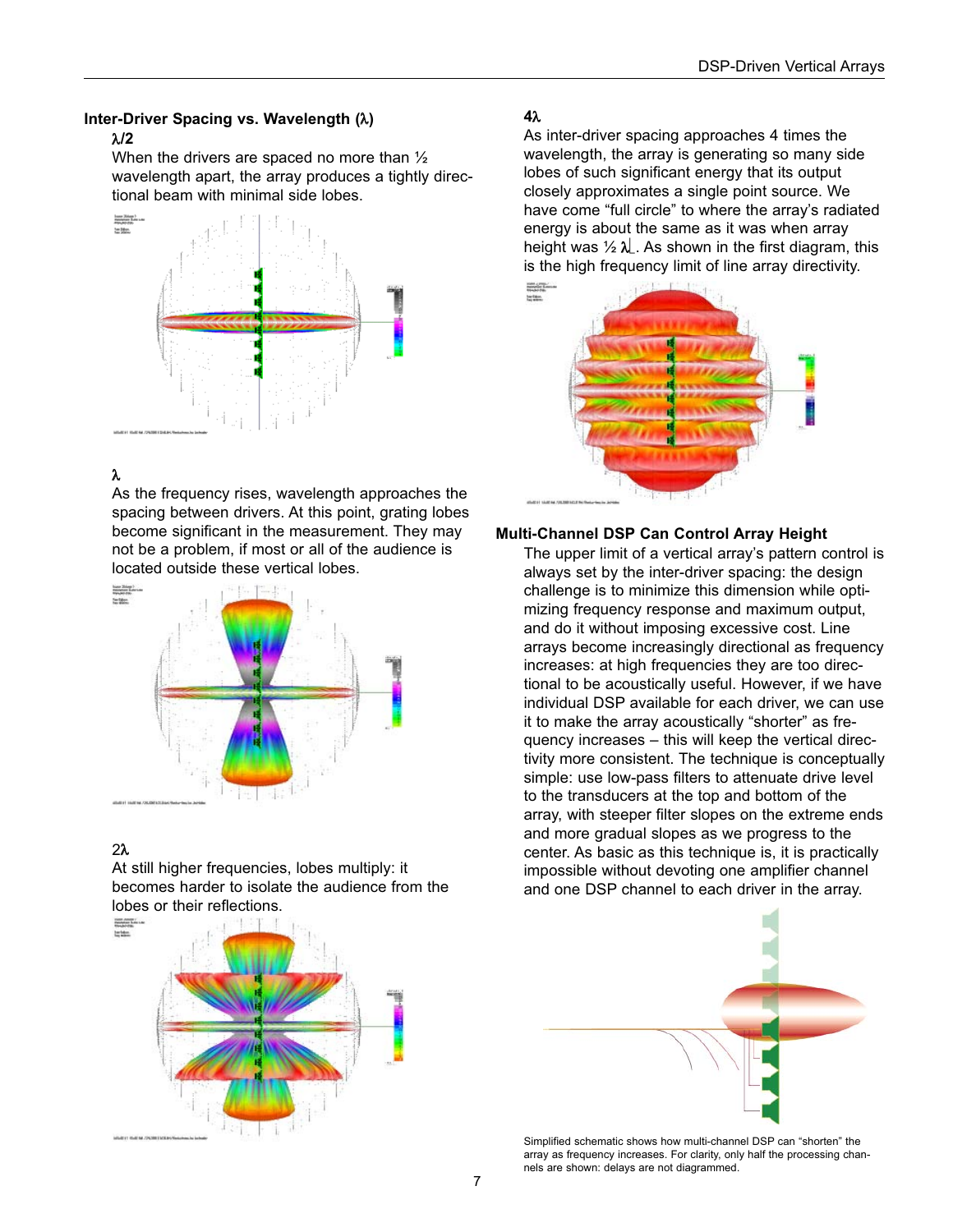# **Iconyx: Designing a Next-Generation Digitally Controlled Line Source**

#### **Steerable Arrays May Look Like Columns But They Don't Quack…**

Simple column loudspeakers provide vertical directivity, but the height of the beam changes with frequency. The overall Q of these loudspeakers is therefore lower than required. Many early designs used small-cone "full range" transducers, and the poor high frequency response of these drivers certainly did nothing to enhance their reputation.



# **Beam-Steering: Further Proof That Everything Old Is New Again**

As Don Davis famously said, "The ancients keep stealing our ideas." Here is another illustration from Harry F. Olson's *Acoustical Engineering*. This one shows how digital delay, applied to a line of individual sound sources, can produce the same effect as tilting the line source. It would be long after 1957 before the cost of this relatively straightforward system became low enough for commercially viable solutions to come to market.



FIG. 2.5. A delay system for tilting the dir tional characteristic of a line of sound sourc

# **DSP-Driven Arrays Solve Both Acoustical & Architectural Problems**

# **Variable Q**

DSP-driven line arrays have variable Q because we can use controlled interference to change the opening angle of the vertical beam. The IC Series can produce 5°, 10°, 15° or 20° opening angles if the array is sufficiently tall (an IC24 is the minimum required for a 5° vertical beam). This vertically narrow beam minimizes excitation of the reverberant field because very little energy is reflected off the ceiling and floor.

## **Consistent Q with frequency**

By controlling each driver individually with DSP and independent amp channels, we can use signal processing to keep directivity constant over a wide operating band. This not only minimizes the reverberant energy in the room, but delivers constant power response. The combination of variable Q, which is much higher than that of an unprocessed vertical array, with consistent Q over a relatively wide operating band, is the reason that DSP-driven Iconyx arrays give acoustical results that are so much more useful.

#### **Ability to steer the acoustic beam independently of enclosure mounting angle**

Although beam-steering is relatively trivial from a signal-processing point of view, it is important for the architectural component of the solution. A column mounted flush to the wall can be made nearly invisible, but a down-tilted column is an intrusion on the architectural design. Any DSP-driven array can be "steered." Iconyx also has the ability to change the acoustic center of the array in the vertical plane, and this can be very useful at times.

## **Applications for Steered Arrays Houses of Worship**

#### *Our Lady of Perpetual Reverberation*

Many Catholic cathedrals and churches share architectural characteristics – very high ceilings, boundary surfaces of stone, glass and similarly reflective materials, an absence of any soundabsorbing materials except for the worshippers themselves – that create exceptionally long RT60s and equally low intelligibility. Mosques, temples, synagogues and houses of worship for many Protestant or evangelical churches pose the same set of acoustical and architectural challenges.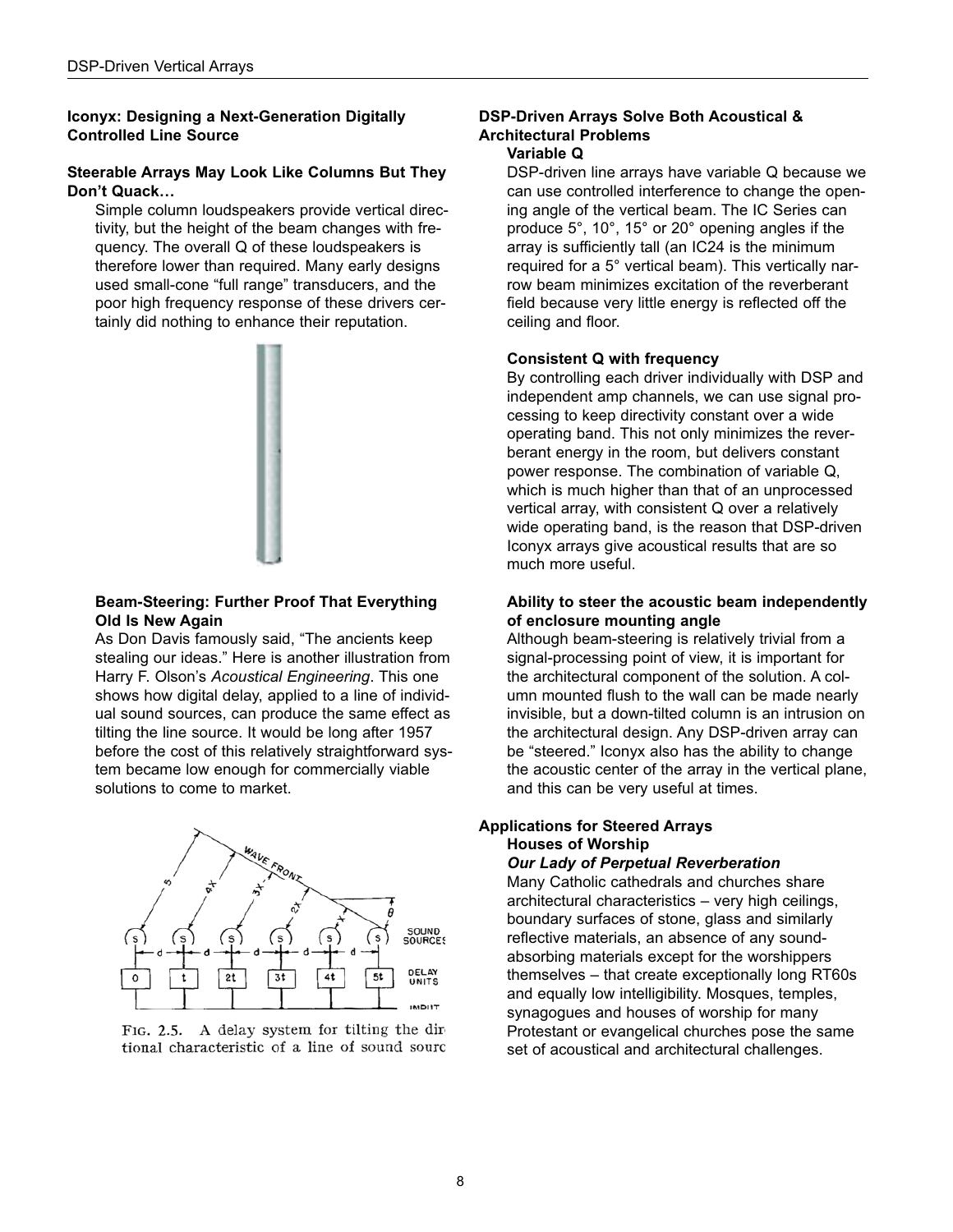## **Transportation Terminals**

#### **The Lost Consonants of Atlanta (Chicago, New York, Dallas/Fort Worth, Denver, etc.)**

Airports and train stations often use some of the same materials and space planning as houses of worship to make their architectural statements. Communication is just as important in these spaces: passengers need to know departure and arrival times and last-minute schedule changes, families and guests need to find each other, etc.

#### **Auditoriums, museums, lobbies, etc.**

Many buildings that are on a smaller scale than a cathedral or a transportation terminal nevertheless have one or both of the characteristics that make a digitally controlled array the best, and sometimes the only, solution. The two main challenges that a digitally controlled array meets better than any other solution are: long reverb times that make speech intelligibility problematic; and architectural styles that are in conflict with typical systems.

#### **Design Criteria: Meeting Application Challenges Full range output**

The diagrams above make it clear that any line source, even with very sophisticated DSP, can control only a limited range of frequencies. However, we decided early in the design process to use full range co-axial drivers as the line source elements. Providing full range output, we reasoned, could make the overall sound of the system more accurate and natural without seriously compromising the benefits of beam-shaping and steering. In typical program material, most of the energy is within the range of controllable frequencies. Earlier designs radiate only slightly above and below the frequencies that are controllable. Thus much of the program source is sacrificed, without a significant increase in intelligibility.

#### **Full control with advanced electronics**

To maximize the effectiveness of a digitally controlled line source, it's not enough to start with highquality transducers. We knew that we also had to enable full control of each element. This was the start of our search for a compact multi-channel amplifier with integral DSP capability. The D2 audio module that we used has the required output, full DSP control and the added advantage of a purely digital signal path option. When PCM data is delivered to the channel via an AES/EBU or CobraNet input, the D2 audio processor/amplifier converts it directly into PWM data that can drive the output stage.

First-generation "digital" amplifiers require that PCM data be converted to analog waveforms and then back to digital PWM data in order to drive their output stages. The added D/A and A/D converters add cost, distortion and latency.

#### **Flexibility**

We believe that when accurate, natural reproduction is combined with digital control of the line source, the potential applications are greater than just cathedrals and transportation terminals. Therefore we made flexibility a goal of Iconyx design. We started with a modular concept that allows very tall lines to be built up from smaller modules. Individual modules can be shipped via low-cost carriers such as UPS, then quickly assembled on site. Direct control of each line source element allows multiple lobes to be shaped and aimed from the same array. Acoustic centers of these lobes can be moved independently of the physical location of the array, because inter-driver spacing is constant throughout the full length of the line.

#### **Horizontal Directivity Is Determined By The Array Elements**

Like other vertical arrays, Iconyx systems can be steered only in the vertical plane. Horizontal coverage is fixed and we knew it would be determined by the choice of array elements. The transducers used in Iconyx modules have a horizontal dispersion that is consistent over a wide operating band, varying only between 140° and 150° degrees from 100 Hz to 16 kHz. Iconyx has much more consistent horizontal directivity than similar arrays using 4" full range drivers.



Polar response of a full range 4-inch cone: note the progressive narrowing as the frequency increases.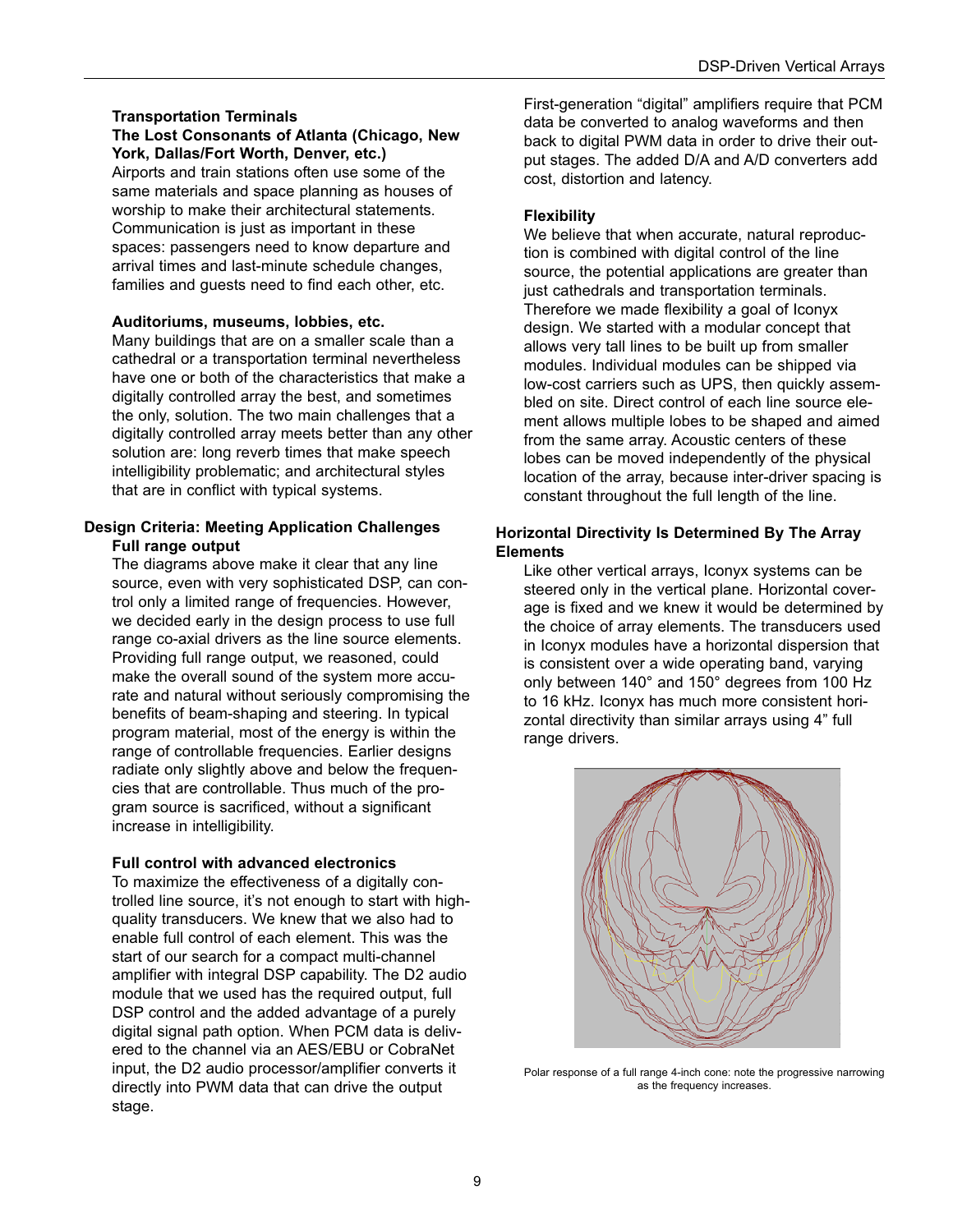

The polar response of the Iconyx co-axial 4-inch driver: high frequency dispersion is much wider. The off-axis narrowing observed in many coaxial transducers is absent, thanks to a time-aligning passive crossover network.

#### **Wider dispersion confers both performance and cost advantages**

Wider dispersion, particularly of high frequencies, enables Iconyx systems to deliver more consistent performance and intelligibility, particularly on the edges of the coverage area. In many situations, the wider coverage angle means that fewer devices can be used to produce acceptable results, which translates into cost savings.

#### **Line Source Performance: Real Driver Interactions**

Real drivers are not uniformly directional: as with any source that has physical dimensions (as opposed to a theoretical perfect point) they get more directional with increasing frequency. For instance, the 4 inch diameter co-axial driver used in Iconyx vertical arrays is omni-directional to about 300 Hz and half-hemispherical from 300 Hz to about 1kHz. Over the next decade (1 kHz to 10 kHz) the pattern is conical 140° x 140°.

It should be obvious that an array of these sources will behave differently from a line of point sources with perfectly spherical radiation. Measurements confirm this: the rear lobe is much lower in level than the front lobe; off-axis "grating" lobes, when they do occur, are lower in level than the main lobe. In particular, grating lobes at 90° to the main axis of the array are greatly reduced in level.

#### **Iconyx Arrays @** λ **(1 wavelength) IC8 @ 400 Hz**



#### **IC16 @ 200 Hz**



**IC24 @ 125 Hz**



**IC32 @ 100 Hz**



The lobes are similar in shape, although the IC32, which is 4x higher than the IC8, is narrower.

IC32 @ 1.25 kHz



At 1.25 kHz, the IC32 radiates a near-perfect 10° vertical beam. Side lobes are present but their level is well (-9 dB) below that of the main beam.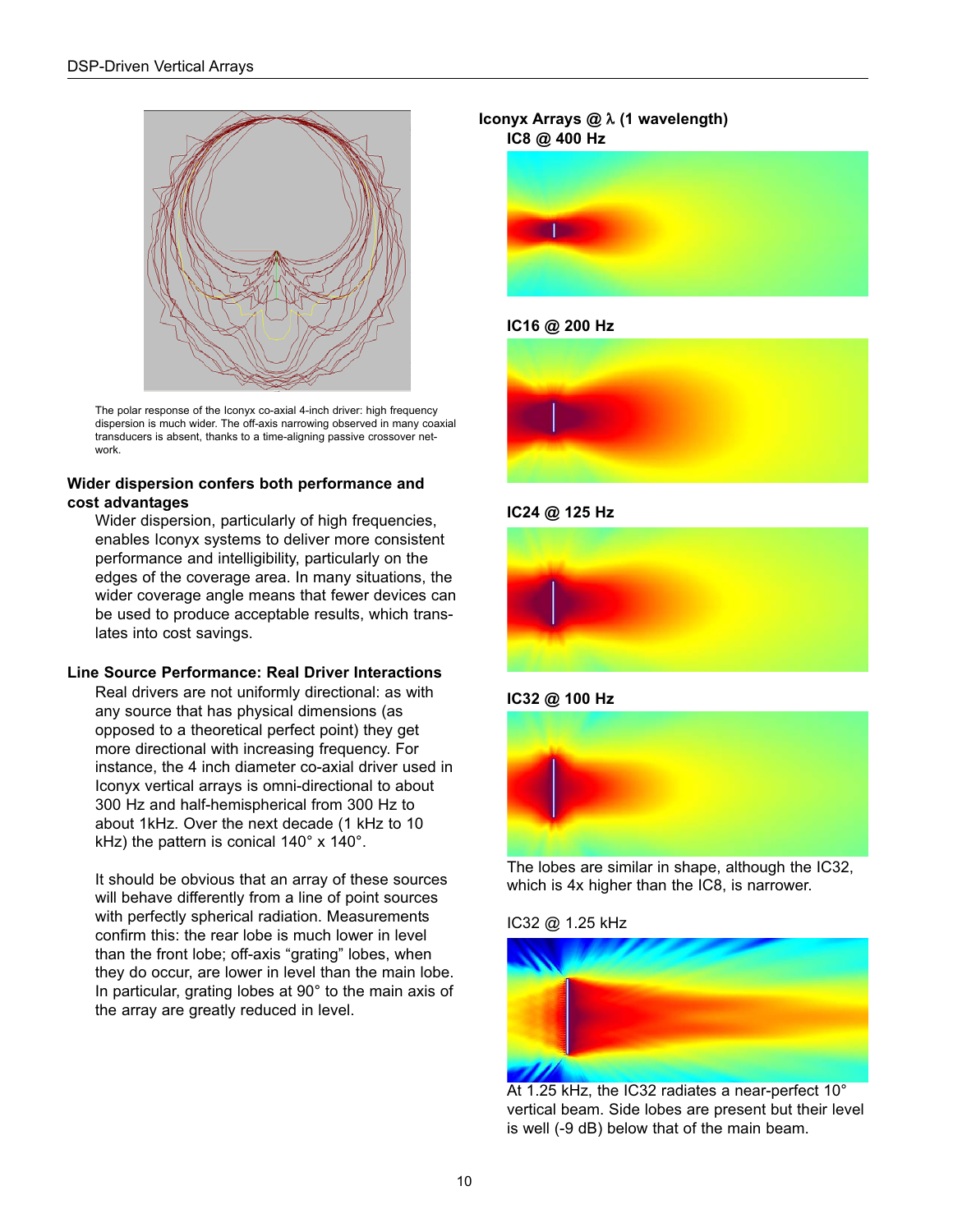#### I**C32 @ 31**λ



At 3.1 kHz the main lobe is still well focused, but two grating lobes are also present. Because of the wide angle to the main beam, these side lobes do not present practical problems.

# **Iconyx Directivity Remains Consistent With Changing Frequency**





At 500 Hz (5λ), the IC32 shows a 10° lobe that is very consistent with both the 100 Hz and 1.25 kHz measurements.



At 1.25 kHz (12.5λ), the 10° lobe radiated by the IC32 is slightly narrower but still consistent.

#### **Steering is Simple–Just Progressively Delay Drivers**

If we tilt an array, we move the drivers in time as well as in space. Consider a line array of drivers that is hinged at the top and tilted downward. Tilting moves the bottom drivers further away from the listener in time as well as in space. We can produce the same acoustical effect by applying progressively longer delays to each driver as we move from top to bottom of the array.

Again, steering is not a new idea. It is different from Mechanical Aiming–Front and Rear Lobes Steer the Same Direction.



Beam-steering produces different acoustical results than mechanical aiming because both front and rear lobes are steered in the same direction.

#### **For progressive delay to steer the main lobe, the array must be two wavelengths (2**λ**) tall**

The different model designations in the IC Series refer to the number of co-axial transducers in the vertical array. The different models can be steered effectively down to the following frequencies:

- IC8: 800Hz
- IC16: 400Hz
- IC24: 250Hz
- IC32: 200Hz

#### **BeamWare: The Software That Controls Iconyx Linear Array Systems**

The section of this white paper entitled Multi-Channel DSP Can Control Array Height on page 7 discusses how a series of low-pass filters can maintain constant beamwidth over the widest possible frequency range.

The ideas are simple, but for the most basic Iconyx array, the IC16, we must calculate and apply 16 sets of FIR filters, and 16 separate delay times. If we intend to take advantage of constant inter-driver spacing to move the acoustical center of the main lobe above or below the physical center of the array, we must calculate and apply a different set of filters and delays.



Complex low-pass filtering produces a 20° lobe for an IC8 array